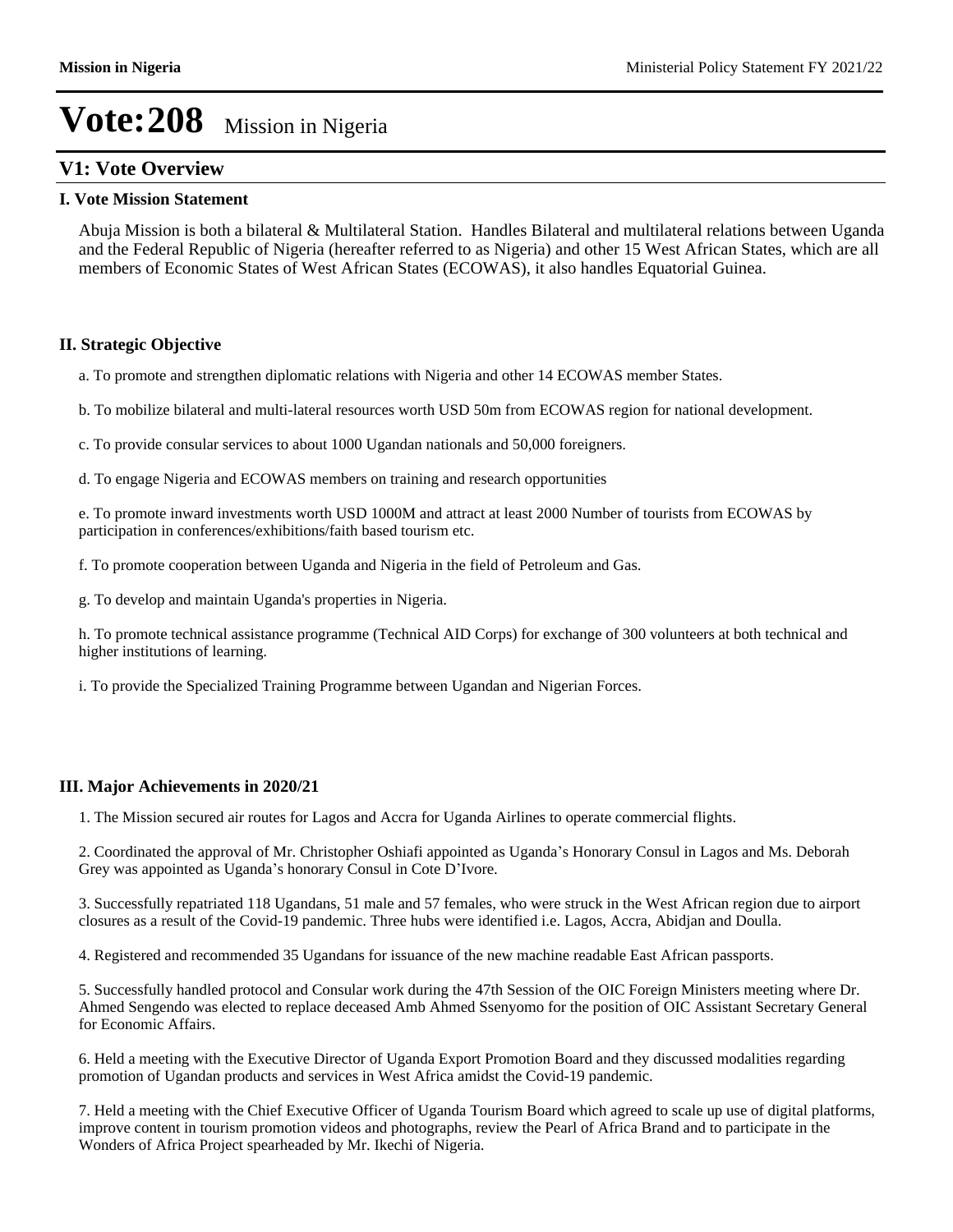8. Successfully completed the three months promotional campaign in electronic and print media of Uganda's opportunities in education, trade, tourism and investment opportunities with PR Times Nigeria in the mission's countries of accreditation in West Africa.

## **IV. Medium Term Plans**

Conclude 13 bilateral agreements with countries of accreditation.

Attract USD 300 million worth of investments.

Attract 1500 tourists arrivals.

Attract 900 voluntary lecturers.

Support 25 stranded Ugandans facilitated with emergency travel certificates from various countries of accreditations.

Issue over 1000 visas

Complete the construction of the Chancery building.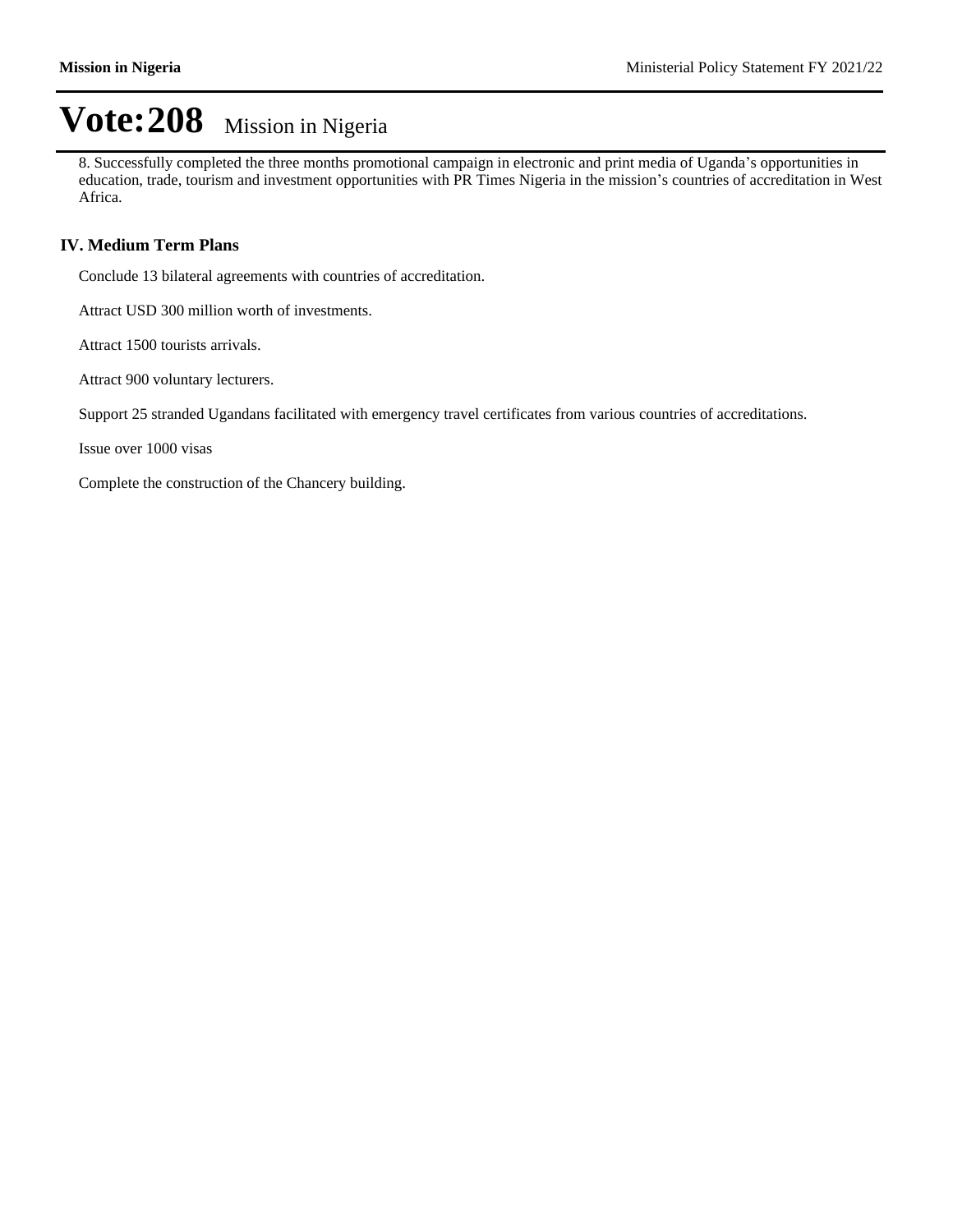## **V. Snapshot Of Medium Term Budget Allocations**

**Table 5.1: Overview of Vote Expenditures (UShs Billion)**

|                                 |                                                      |                    | 2020/21       |                                           |         |         | <b>MTEF Budget Projections</b> |         |         |
|---------------------------------|------------------------------------------------------|--------------------|---------------|-------------------------------------------|---------|---------|--------------------------------|---------|---------|
|                                 |                                                      | 2019/20<br>Outturn | <b>Budget</b> | <b>Approved Expenditure</b><br>by End Dec | 2021/22 | 2022/23 | 2023/24                        | 2024/25 | 2025/26 |
| <b>Recurrent</b>                | Wage                                                 | 0.222              | 0.222         | 0.108                                     | 0.222   | 0.222   | 0.222                          | 0.222   | 0.222   |
|                                 | Non Wage                                             | 2.730              | 2.224         | 0.996                                     | 2.224   | 2.224   | 2.224                          | 2.224   | 2.224   |
| Devt.                           | GoU                                                  | 0.000              | 0.000         | 0.000                                     | 0.000   | 0.000   | 0.000                          | 0.000   | 0.000   |
|                                 | Ext. Fin.                                            | 0.000              | 0.000         | 0.000                                     | 0.000   | 0.000   | 0.000                          | 0.000   | 0.000   |
|                                 | <b>GoU</b> Total                                     | 2.953              | 2.446         | 1.104                                     | 2.446   | 2.446   | 2.446                          | 2.446   | 2.446   |
| <b>Total GoU+Ext Fin (MTEF)</b> |                                                      | 2.953              | 2.446         | 1.104                                     | 2.446   | 2.446   | 2.446                          | 2.446   | 2.446   |
|                                 | Arrears                                              | 0.000              | 0.000         | 0.000                                     | 0.000   | 0.000   | 0.000                          | 0.000   | 0.000   |
|                                 | <b>Total Budget</b>                                  | 2.953              | 2.446         | 1.104                                     | 2.446   | 2.446   | 2.446                          | 2.446   | 2.446   |
|                                 | <b>A.I.A Total</b>                                   | N/A                | N/A           | N/A                                       | N/A     | N/A     | N/A                            | N/A     | N/A     |
|                                 | <b>Grand Total</b>                                   | 2.953              | 2.446         | 1.104                                     | 2.446   | 2.446   | 2.446                          | 2.446   | 2.446   |
|                                 | <b>Total Vote Budget</b><br><b>Excluding Arrears</b> | 2.953              | 2.446         | 1.104                                     | 2.446   | 2.446   | 2.446                          | 2.446   | 2.446   |

## **Table 5.2: Budget Allocation by Programme (UShs Billion)**

|                                 | 2021/22 Draft Estimates |          |              |  |  |
|---------------------------------|-------------------------|----------|--------------|--|--|
| <b>Billion Uganda Shillings</b> | GoU                     | Ext. Fin | <b>Total</b> |  |  |
| Governance and Security         | 2.446                   | 0.000    | 2.446        |  |  |
| <b>Grand Total:</b>             | 2.446                   | 0.000    | 2.446        |  |  |
| <b>Total excluding Arrears</b>  | 2.446                   | 0.000    | 2.446        |  |  |

## **VI. Budget By Economic Clasification**

**Table V6.1 2020/21 and 2021/22 Budget Allocations by Item**

|                                       |       | 2020/21 Approved Budget |            |              |       | 2021/22 Draft Estimates |              |
|---------------------------------------|-------|-------------------------|------------|--------------|-------|-------------------------|--------------|
| Billion Uganda Shillings              | GoU   | Ext. Fin                | <b>AIA</b> | <b>Total</b> | GoU   | Ext. Fin                | <b>Total</b> |
| <b>Output Class: Outputs Provided</b> | 2.446 | 0.000                   | 0.000      | 2.446        | 2.446 | 0.000                   | 2.446        |
| 211 Wages and Salaries                | 1.200 | 0.000                   | 0.000      | 1.200        | 1.200 | 0.000                   | 1.200        |
| 212 Social Contributions              | 0.060 | 0.000                   | 0.000      | 0.060        | 0.060 | 0.000                   | 0.060        |
| 213 Other Employee Costs              | 0.171 | 0.000                   | 0.000      | 0.171        | 0.171 | 0.000                   | 0.171        |
| 221 General Expenses                  | 0.108 | 0.000                   | 0.000      | 0.108        | 0.108 | 0.000                   | 0.108        |
| 222 Communications                    | 0.060 | 0.000                   | 0.000      | 0.060        | 0.060 | 0.000                   | 0.060        |
| 223 Utility and Property Expenses     | 0.592 | 0.000                   | 0.000      | 0.592        | 0.592 | 0.000                   | 0.592        |
| 226 Insurances and Licenses           | 0.012 | 0.000                   | 0.000      | 0.012        | 0.012 | 0.000                   | 0.012        |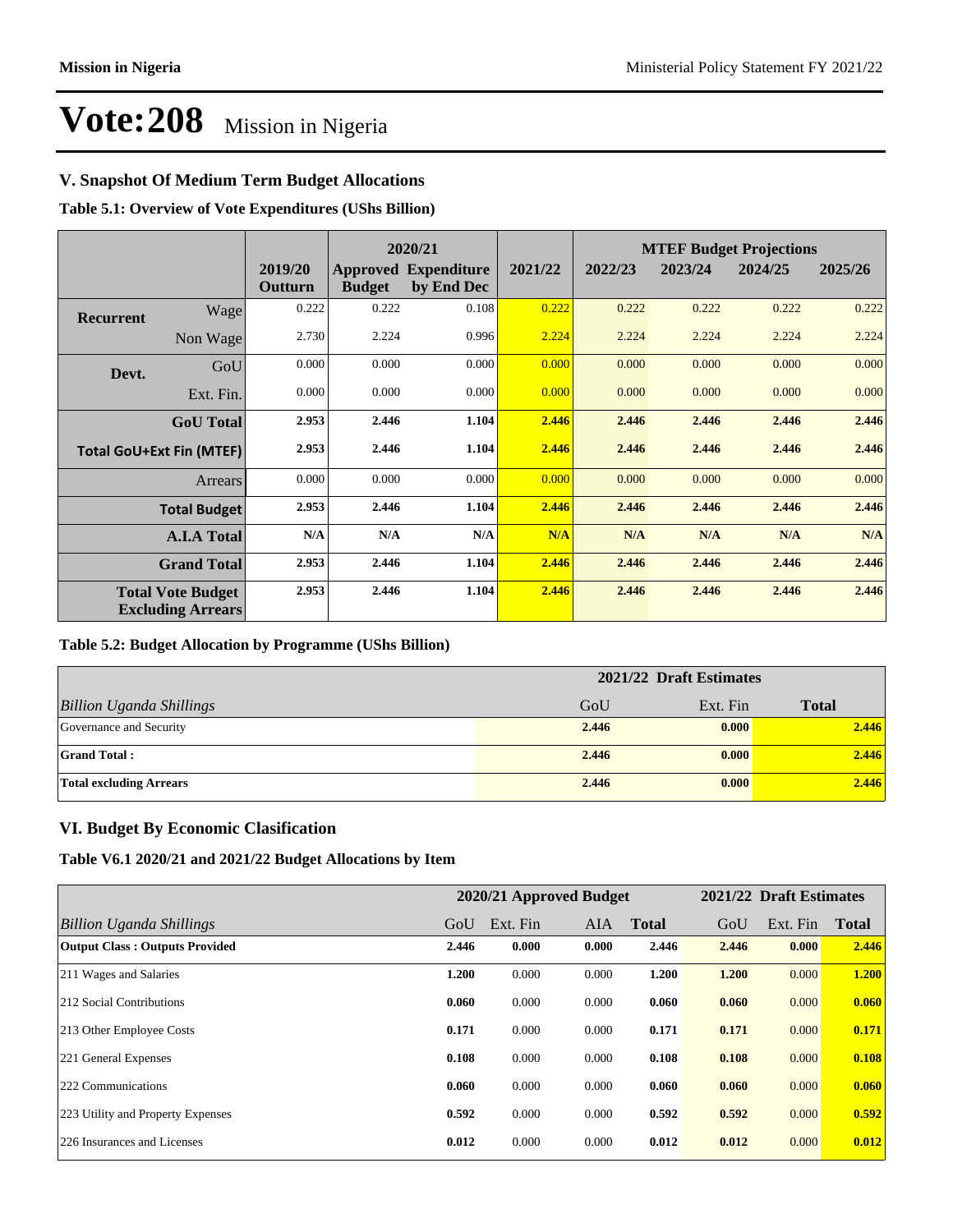| 227 Travel and Transport       | 0.222 | 0.000 | 0.000 | 0.222 | 0.222 | 0.000 | 0.222 |
|--------------------------------|-------|-------|-------|-------|-------|-------|-------|
| 228 Maintenance                | 0.022 | 0.000 | 0.000 | 0.022 | 0.022 | 0.000 | 0.022 |
| <b>Grand Total:</b>            | 2.446 | 0.000 | 0.000 | 2.446 | 2.446 | 0.000 | 2.446 |
| <b>Total excluding Arrears</b> | 2.446 | 0.000 | 0.000 | 2.446 | 2.446 | 0.000 | 2.446 |

### VII. Budget By Sub-Subprogramme, Department And Project

### **Table V7.1: Past Expenditure Outturns and Medium Term Projections by Sub-SubProgramme,Department and Project**

| Billion Uganda shillings            |                                     | FY 2020/21                |                                   |                                             |         | <b>Medium Term Projections</b> |         |             |
|-------------------------------------|-------------------------------------|---------------------------|-----------------------------------|---------------------------------------------|---------|--------------------------------|---------|-------------|
|                                     | <b>FY 2019/20</b><br><b>Outturn</b> | Approved<br><b>Budget</b> | <b>Spent By</b><br><b>End Dec</b> | 2021-22<br><b>Proposed</b><br><b>Budget</b> | 2022-23 | 2023-24                        | 2024-25 | $2025 - 26$ |
| <b>52 Overseas Mission Services</b> | 2.953                               | 2.446                     | 1.104                             | 2.446                                       | 2.446   | 2.446                          | 2.446   | 2.446       |
| 01 Headquarters Abuja               | 2.953                               | 2.446                     | 1.104                             | 2.446                                       | 2.446   | 2.446                          | 2.446   | 2.446       |
| <b>Total for the Vote</b>           | 2.953                               | 2.446                     | 1.104                             | 2.446                                       | 2.446   | 2.446                          | 2.446   | 2.446       |
| <b>Total Excluding Arrears</b>      | 2.953                               | 2.446                     | 1.104                             | 2.446                                       | 2.446   | 2.446                          | 2.446   | 2.446       |

## **VIII. Sub-SubProgramme Performance and Medium Term Plans**

#### **Table V8.1: Sub-SubProgramme Outcome and Outcome Indicators**

|                             | <b>Sub-SubProgramme:</b> 52 Overseas Mission Services                                                                                                                                                                                                                                                                                                |                                                                                                    |                  |                            |            |            |  |  |
|-----------------------------|------------------------------------------------------------------------------------------------------------------------------------------------------------------------------------------------------------------------------------------------------------------------------------------------------------------------------------------------------|----------------------------------------------------------------------------------------------------|------------------|----------------------------|------------|------------|--|--|
| Objective :                 | of Education.                                                                                                                                                                                                                                                                                                                                        | - Promote Uganda's Tourism, Foreign Direct Investment (FDI), Promote Ugandan exports and Promotion |                  |                            |            |            |  |  |
|                             | -Mobilize bilateral and multilateral resources for development,<br>-Promote technical cooperation<br>-Mobilise technical Volunteers/Lecturers<br>-Search for scholarships/training opportunities for Ugandans<br>-provide consular services<br>mobilise the Ugandan diaspora for Development<br>Strengthen the institutional capacity of the Mission |                                                                                                    |                  |                            |            |            |  |  |
| <b>Responsible Officer:</b> |                                                                                                                                                                                                                                                                                                                                                      |                                                                                                    |                  |                            |            |            |  |  |
|                             | <b>Accounting Officer</b>                                                                                                                                                                                                                                                                                                                            |                                                                                                    |                  |                            |            |            |  |  |
| <b>Outcome:</b>             | Enhanced National security Development, the county's image abroad and welbeing of Ugandans                                                                                                                                                                                                                                                           |                                                                                                    |                  |                            |            |            |  |  |
|                             | <b>Sector Outcomes contributed to by the Programme Outcome</b>                                                                                                                                                                                                                                                                                       |                                                                                                    |                  |                            |            |            |  |  |
|                             | 1. Improved regional and International Relations                                                                                                                                                                                                                                                                                                     |                                                                                                    |                  |                            |            |            |  |  |
|                             |                                                                                                                                                                                                                                                                                                                                                      |                                                                                                    |                  | <b>Performance Targets</b> |            |            |  |  |
|                             | <b>Outcome Indicators</b>                                                                                                                                                                                                                                                                                                                            |                                                                                                    |                  | 2021/22                    | 2022/23    | 2023/24    |  |  |
|                             |                                                                                                                                                                                                                                                                                                                                                      | <b>Baseline</b>                                                                                    | <b>Base</b> year | <b>Target</b>              | Projection | Projection |  |  |
|                             |                                                                                                                                                                                                                                                                                                                                                      |                                                                                                    |                  |                            |            |            |  |  |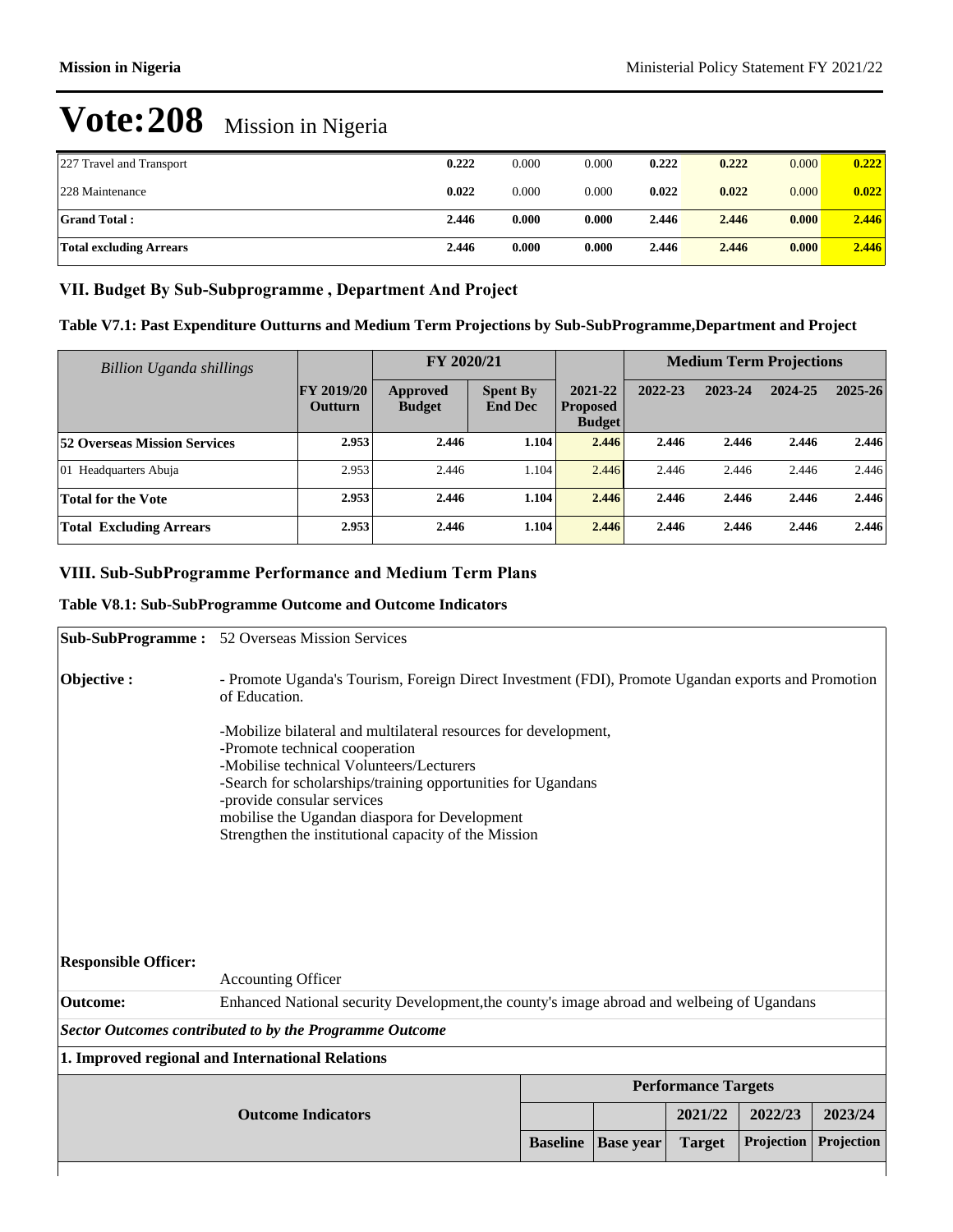| • number of cooperation frameworks negotiated and concluded              | $\mathfrak{D}$ | 2020 |               | 5      | 6      |
|--------------------------------------------------------------------------|----------------|------|---------------|--------|--------|
| • percentage change of foreign exchange inflows.                         | 2%             | 2019 | 3%            | 4%     | 5%     |
| • rating of Uganda's image abroad                                        | Strong         | 2020 | <b>Strong</b> | Strong | Strong |
| Department: 01 Headquarters Abuja                                        |                |      |               |        |        |
| <b>Budget Output: 01 Cooperation frameworks</b>                          |                |      |               |        |        |
| No. of Bilateral cooperation frameworks negotiated or signed             |                |      |               |        |        |
| <b>Budget Output: 02 Consulars services</b>                              |                |      |               |        |        |
| No. of official visits facilitated                                       |                |      |               |        |        |
| Number of Visas issued to foreigners travelling to Uganda.               |                |      | 600           |        |        |
| Budget Output: 04 Promotion of trade, tourism, education, and investment |                |      |               |        |        |
| No. of foreign Tourism promotion engagements.                            |                |      |               |        |        |
| No. of export markets accessed.                                          |                |      |               |        |        |

## **IX. Major Capital Investments And Changes In Resource Allocation**

#### **Table 9.1: Major Capital Investment (Capital Purchases outputs over 0.5Billion)**

N/A

## **X. Vote Challenges and Plans To Improve Performance**

#### **Vote Challenges**

-The COVID-19 pandemic outbreak resulted into failure to implement planned activities

-Under funding of Mission activities

-Unstable exchange rate

-Inflation and rising cost of living

- The Mission does not have a development budget yet assets have depreciated over time

## **Plans to improve Vote Performance**

-Procure Personal Protective equipment and sanitizers for staff to contain COVID-19

-Continue to lobby for additional funding from MoFA and MoFPED

## **XI Off Budget Support**

#### **Table 11.1 Off-Budget Support by Project**

N/A

## **XII. Vote Cross Cutting Policy And Other Budgetary Issues**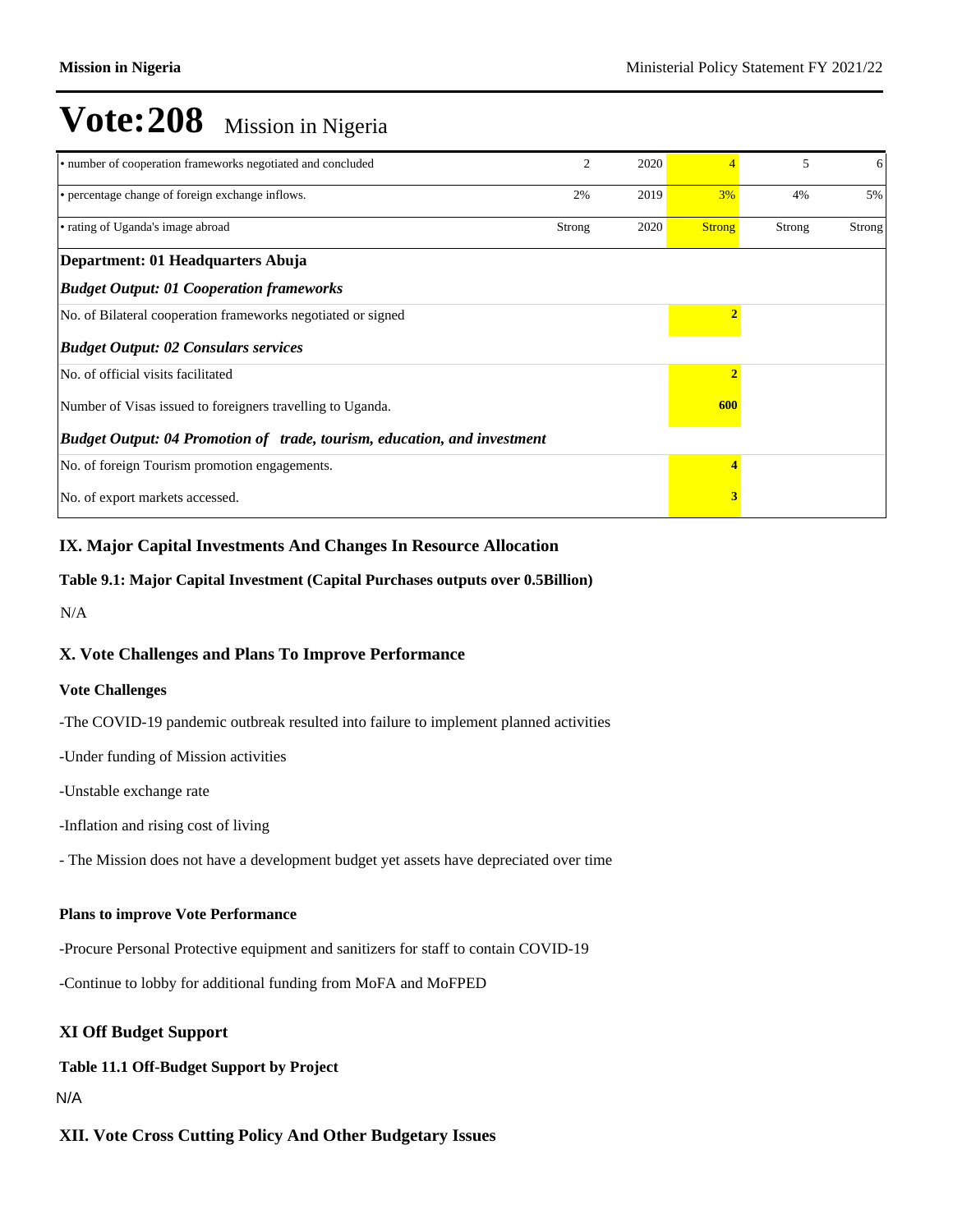## **Table 12.1: Cross- Cutting Policy Issues**

| <b>Issue Type:</b>                  | <b>HIV/AIDS</b>                                                                                                                                                             |
|-------------------------------------|-----------------------------------------------------------------------------------------------------------------------------------------------------------------------------|
| Objective:                          | Source for cooperation opportunities with countries of accreditation on fighting and controlling<br><b>HIV/AIDS</b>                                                         |
| <b>Issue of Concern:</b>            | High HIV prevalence rates especially among the Youth and Women                                                                                                              |
| <b>Planned Interventions:</b>       | Support the culture of living a responsible life                                                                                                                            |
|                                     | AIDS committee established at the Mission                                                                                                                                   |
|                                     | Provide medical care to staff affected, offer counseling services                                                                                                           |
|                                     | Lobby for officers on posting to stay with families                                                                                                                         |
| <b>Budget Allocation (Billion):</b> | 0.030                                                                                                                                                                       |
| <b>Performance Indicators:</b>      | Over 200 condoms distributed                                                                                                                                                |
|                                     | 4HIV sensitization workshops carried out                                                                                                                                    |
|                                     | Materials on HIV/AIDS prevention procured and distributed                                                                                                                   |
| <b>Issue Type:</b>                  | Gender                                                                                                                                                                      |
| Objective:                          | Promotion of cooperation on gender issues with countries of accreditation in terms of best<br>practices, capacity building, representation in national development issues.  |
| <b>Issue of Concern:</b>            | Youth unemployment, single mothers, girl child education and prompting equality for disabled and<br>care for the elderly.                                                   |
| <b>Planned Interventions:</b>       | To engage Non-governmental organizations and civil society on gender issues including Women,<br>Youth and the Elderly                                                       |
|                                     | Ensure Chancery has access for PWDs                                                                                                                                         |
|                                     | Provide for separate places of convenience for women and men                                                                                                                |
| <b>Budget Allocation (Billion):</b> | 0.030                                                                                                                                                                       |
| <b>Performance Indicators:</b>      | 04 workshops on gender issues organised                                                                                                                                     |
|                                     | At least 30% level of female staff maintanied at the Mission                                                                                                                |
|                                     | 04 ICT training programs secured                                                                                                                                            |
| <b>Issue Type:</b>                  | <b>Enviroment</b>                                                                                                                                                           |
| Objective:                          | Creating linkage for further cooperation on environmental matters in pursuit of Regional,<br>continental and International commitments on the protection of the environment |
| <b>Issue of Concern:</b>            | High levels of environmental degradation and global warming                                                                                                                 |
| <b>Planned Interventions:</b>       | Advocate for a paperless working environment                                                                                                                                |
|                                     | Lobby for training courses and programmes on climate change and environment                                                                                                 |
|                                     | Plant trees to conserve environment                                                                                                                                         |
| <b>Budget Allocation (Billion):</b> | 0.030                                                                                                                                                                       |
|                                     |                                                                                                                                                                             |